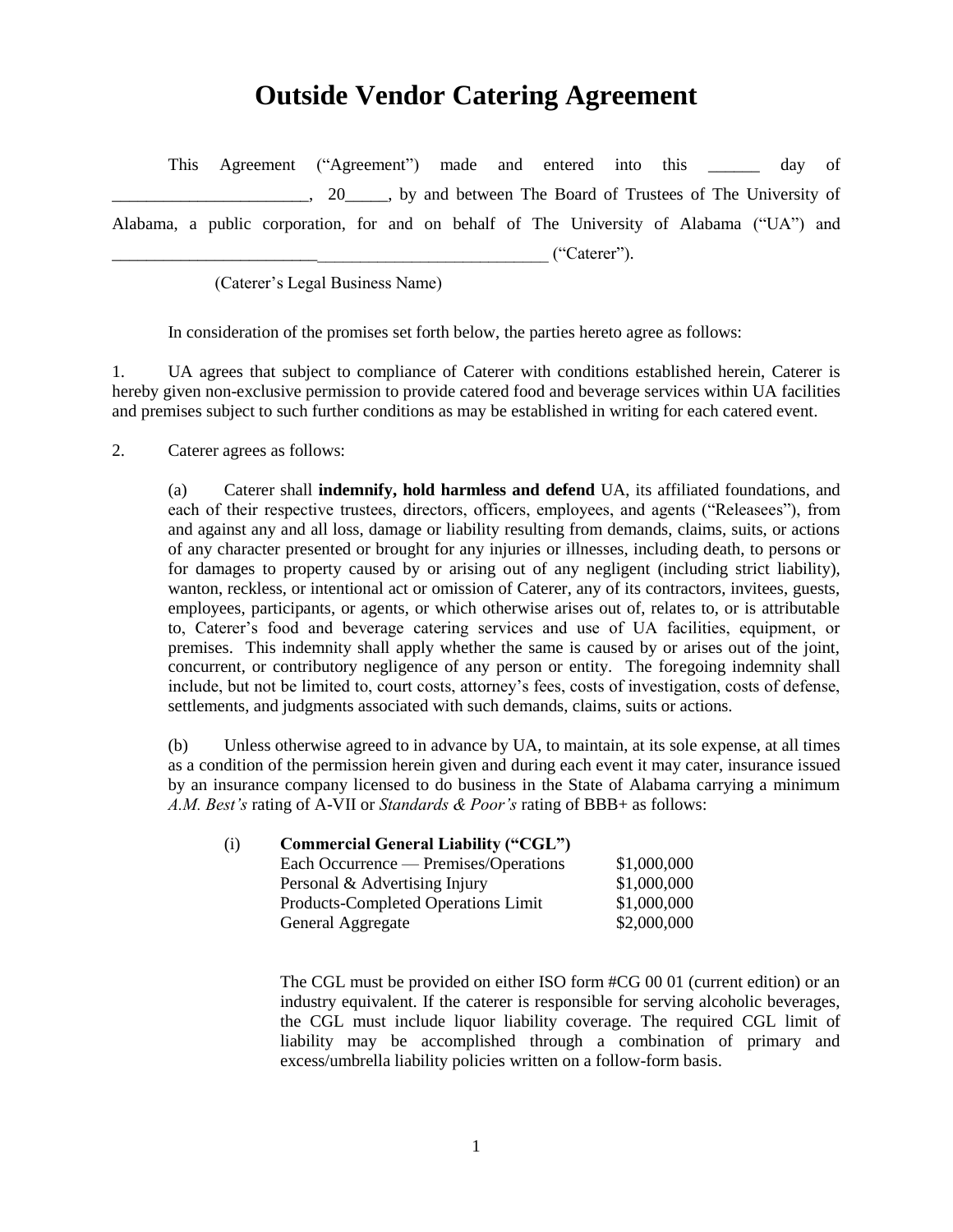## (ii) **Commercial/Business Automobile ("BA") Liability** Combined Single Limit \$1,000,000

The BA policy must be provided on either ISO form #CA 00 01 (current edition) or an industry equivalent and must include hired and non-owned liability.

| (iii) | <b>Workers' Compensation/Employer's Liability</b>       |                  |  |
|-------|---------------------------------------------------------|------------------|--|
|       | Workers Compensation (Coverage Part A)                  | <i>Statutory</i> |  |
|       | Employer's Liability (Coverage Part B) - Per Occurrence | \$500,000        |  |

The University must receive a Certificate of Insurance prior to a scheduled catering event which is signed by an Alabama licensed agent. The certificate of insurance must contain the following elements:

- (i) Insured Entity (must match the name/address of the entity in the contract/purchase order);
- (ii) Insurance Carrier(s);
- (iii) Policy Effective/Expiration Dates;
- (iv) Policy Number(s);
- (v) Policy Limits;
- (vi) Cancellation Notice Provision (Mm. 10 days for non-payment 30 days otherwise); and
- (vii) Additional Insured and Waiver of Subrogation Language as follows:

*The Board of Trustees of the University of Alabama, its individual trustees, officers, employees, agents and representatives are included as an additional insured as respect to the Commercial General Liability policy. Unless precluded*  law, all policies waive the right to recovery or subrogation against The Board of *Trustees of the University of Alabama, its individual trustees, officers, employees, agents and representatives.* 

(c) To comply with all federal, state and local laws and regulations governing the furnishing of food and beverage catering services, safety, health, sanitation, and the operation of its food and beverage catering business. Upon request, Caterer will furnish to UA copies of Caterer's current licenses and permits required by state or local governmental authorities for Caterer's business, including health inspection records for the prior twelve months.

(d) That if Caterer should engage in the sale or distribution of any alcoholic beverage within UA facilities and premises that it shall perform all such activities in compliance with applicable local, state and federal laws and such UA policies as are now applicable or which may be established during the term of this Agreement or any extension hereof. Further, Caterer specifically acknowledges and agrees:

- (i) To obtain and maintain during the term of this Agreement all required governmental licenses and permits for the sale and serving of alcoholic beverages;
- (ii) To comply with Responsible Alcohol Service Training state law requirement;
- (iii) That its employees catering an event may not be members or affiliates of the organization/department sponsoring the event; and
- (iv) That no UA funds may be used for the purchase of alcoholic beverages.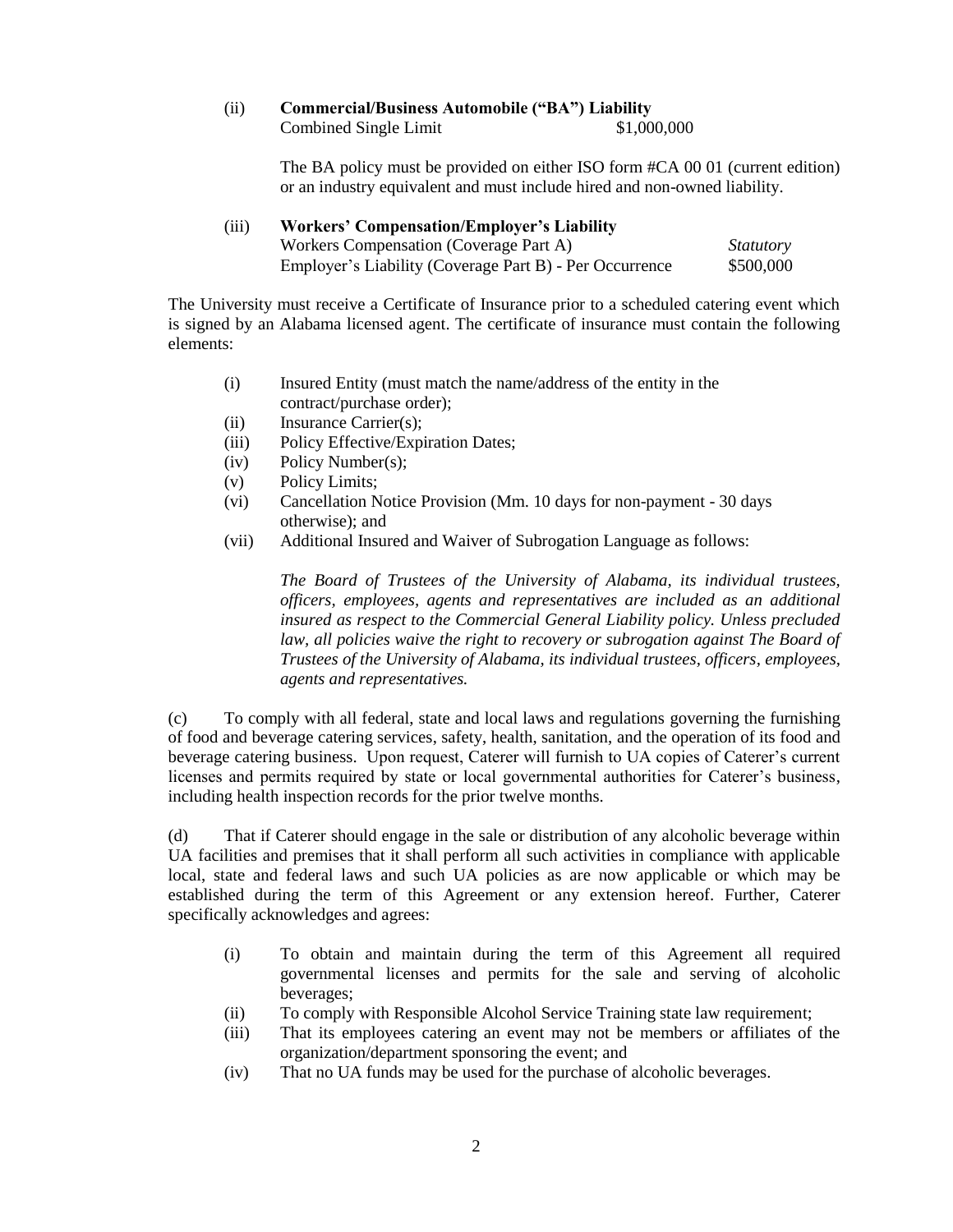(e) That this Agreement and any rights herein granted are personal to Caterer and shall not be assigned, sublicensed or encumbered without UA's prior written consent.

(f) That the sole purpose of this Agreement is to establish conditions under which Caterer may enter into separate written agreements with UA departments to provide food and beverage catering for events within UA facilities and premises. **This Agreement does not guarantee that Caterer will be hired to cater an event at UA,** nor does it constitute or create, directly or indirectly, any obligation or promise on the part of UA to hire or pay Caterer for any food and beverage catering it may conduct within UA facilities and premises or any costs Caterer may incur in connection therewith. Caterer's engagement for a catered event and the specific details for that event, such as time, location, menu, costs, and billing instructions, must be described in a separate written agreement that is signed by an authorized UA officer.

## 3. UA and Caterer both agree:

(a) UA reserves the right during normal business hours and at its own expense, for an independent auditor of its choosing or its duly designated representative to examine Caterer's records in such detail as is necessary to determine compliance with the terms and conditions of the Agreement.

(b) Nothing in this Agreement shall be construed to place the parties in the relationship of partners or joint venturers or agents, and Caterer shall have no power to obligate or bind UA in any manner whatsoever. Caterer agrees that it shall neither state nor imply, either directly or indirectly, that the Caterer, or its activities, other than pursuant to exercise of this Agreement, are supported, endorsed or sponsored by UA and, upon the direction of UA shall issue express written disclaimers to that effect. Caterer shall not use UA's name, trademarks, or logos without the prior express written permission of UA. This Agreement does not constitute nor shall it be interpreted as approval for the use of UA's name or any of its trademarks, logos or other indicia without prior specific written approval of UA Marketing, Promotions, and Trademark Licensing Department.

(c) That the term of this agreement shall begin on the date first written above and may end upon mutual consent. The UA reserves the right, in its sole discretion, without any liability arising from or related to such termination, to terminate this Agreement in the event that there is a breach of its terms by the Caterer. Without prejudice to any other rights it may have, UA also shall have the right at any time at its sole discretion to terminate this Agreement upon 30 days written notice by First Class Mail, postage prepaid, to Caterer.

(d) This Agreement constitutes the entire agreement and understanding between the parties hereto and cancels, terminates and supersedes any prior agreement or understanding relating to the subject matter hereof between UA and Caterer. There are no representations, promises, agreements, warranties, covenants or undertakings other than those contained herein. None of the provisions of this Agreement may be waived or modified except expressly in a writing signed by both parties. However, failure of either party to require the performance of any term in this Agreement or the waiver by either party of any breach thereof shall not prevent subsequent enforcement of such term or be deemed a waiver of any subsequent breach.